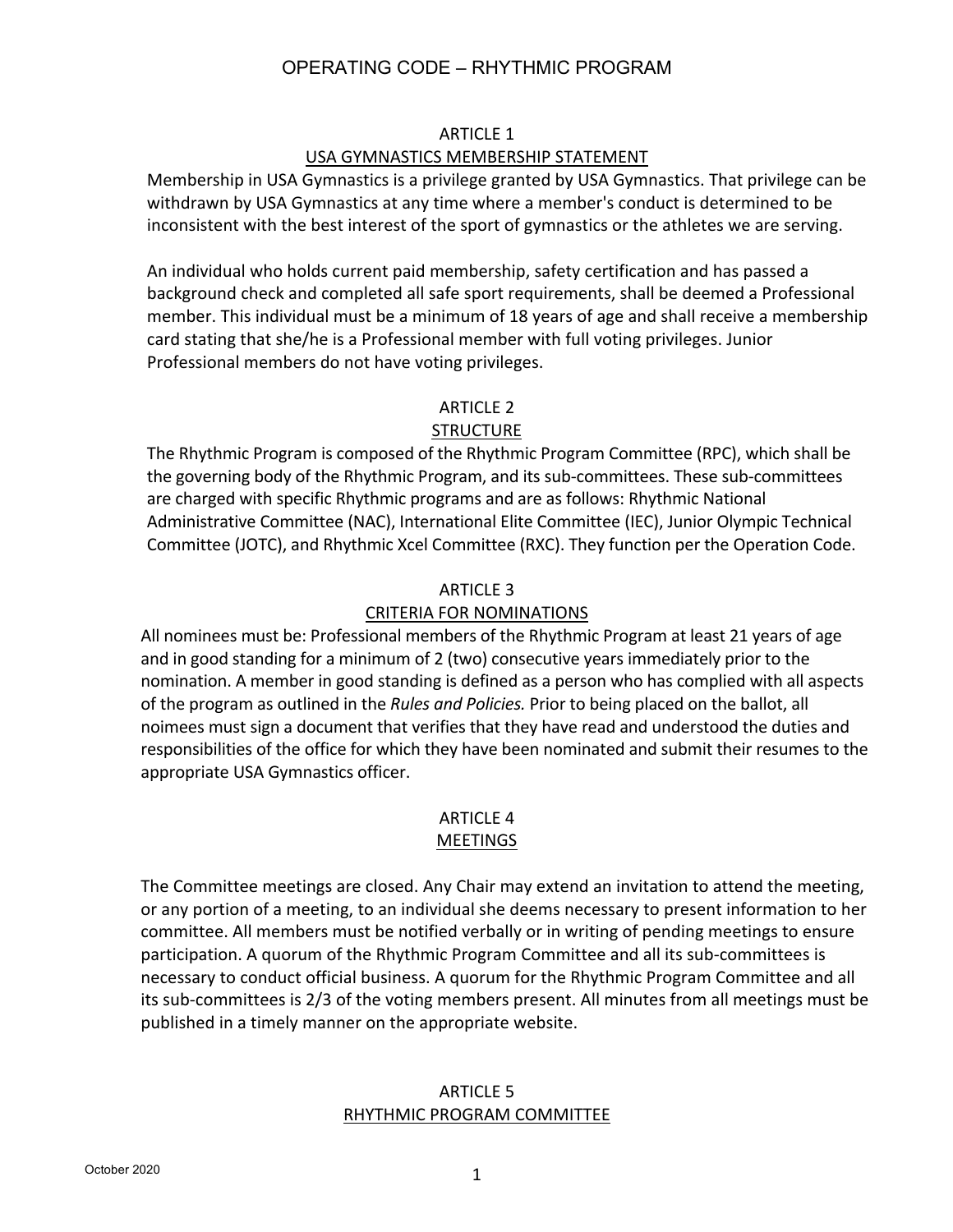- 5.01 Responsibilities: The Rhythmic Program Committee and its sub-committees:
	- 1. Are obliged to support USA Gymnastics, its Rules and Policies, and programs of competition
	- 2. Shall carry out all responsibilities in a professional manner in order to promote the growth of gymnastics in an atmosphere of cooperation and communication.

The Rhythmic Program Committee, through its sub-committees, shall:

- A. be charged with the development of a well-organized and well-designed program for rhythmic gymnastics in the United States, consistent with the goals and objectives of the corporation,
- B. distribute and disseminate technical materials, rules and regulations, educational and scientific literature and other information necessary and appropriate to support the coaching and judging community,
- C. provide for the improvement and growth of rhythmic gymnastics through the training education, certification and evaluation of coaches, judges, and athletes,
- D. Receive recommendations from the sub-committees for changes in the *Rules and Policies and Operating Code*
- E. maintain and update the *Rules and Policies*
- F. review and approve minutes of all sub-committees, except IEC international assignments, and serve in an arbitration capacity of all sub-committees, when necessary, and make the final decision after all parties have presented their views.
- G. accept recommendations from sub-committees and recommend candidates to represent USA Gymnastics in FIG activities
- H. assist in setting goals for each sub-committee
- I. evaluate, on a continuing basis, the progress of the sub-committees
- J. set the criteria for nomination of candidates for the (1) Membership Director of the Rhythmic Program to the Board of Directors.
- 5.02 Membership and Term of Office The USA Gymnastics Rhythmic Program Committee shall be composed of the following members:
	- A. Rhythmic National Administrative Committee Chair (NAC) (2-year term).
	- B. International Elite Committee Chair (IEC) (elected every year).
	- C. Judges representative (4-year term).
	- D. Athlete Representative elected by USA Gymnastics Athlete Council (term of office determined by Athlete Council).
	- E. Member At-Large
		- 1. Any active Rhythmic Program Professional Member will be eligible for nomination.
		- 2. Following a call for nominations, an election will be held and all active rhythmic Professional Members will be eligible to vote. The top vote-getter will be named the Member At-Large on the Program Committee and will serve a 4 year term.
	- F. Rhythmic Program Director (non-voting)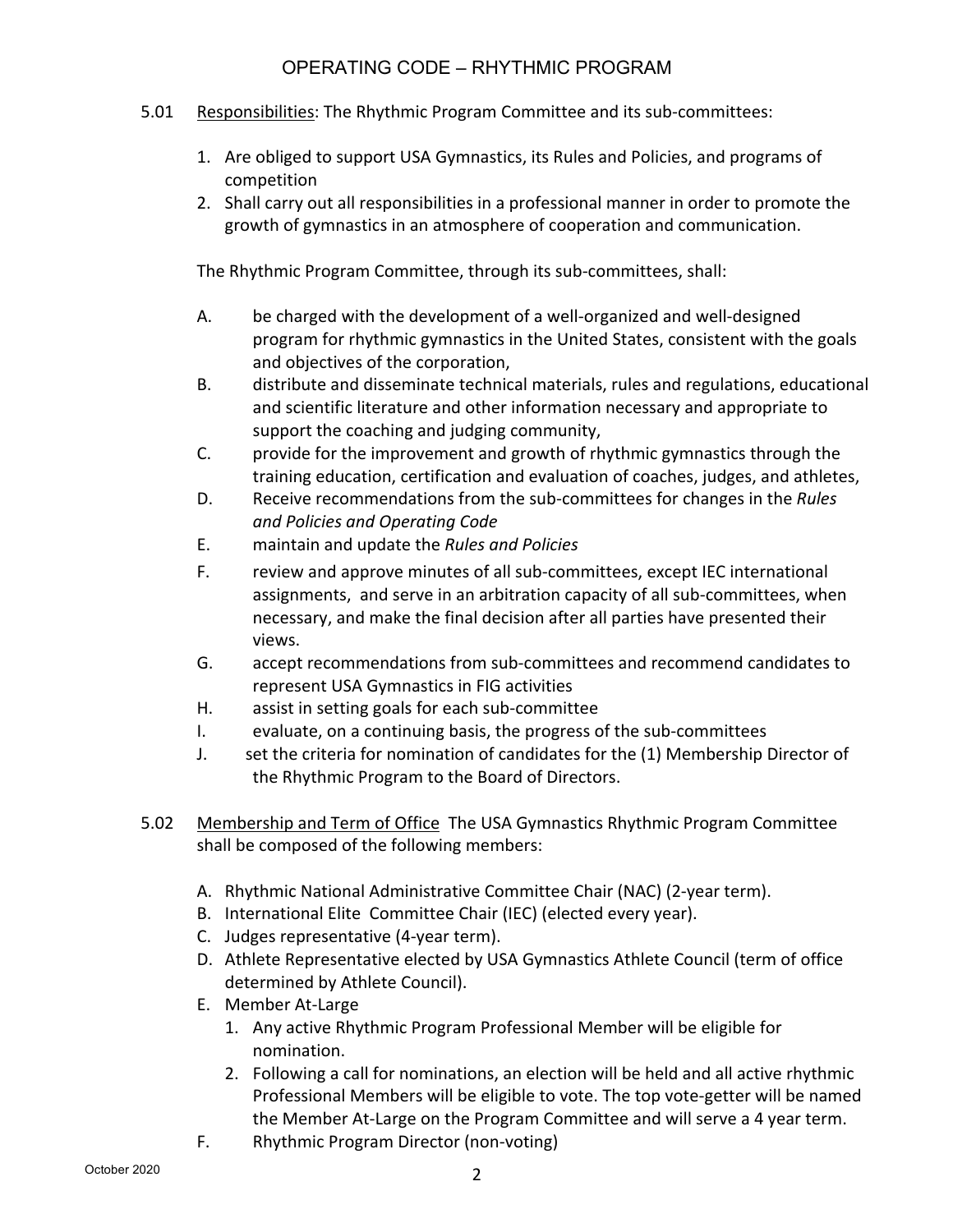- G. USA Gymnastics President (non-voting)
- 5.03 Qualifications
	- A. Each constituency shall determine the qualifications for its elected member.
	- B. The Judges representative must:
		- i. Hold a current professional membership
		- ii. Have a current National or Brevet rating.
		- iii. Be fully certified in the J.O. Development Program of the current cycle.
		- iv. Have active judging assignments which include but are not limited to Regional and National events in the current or previous cycle.
		- v. Have previous or current coaching background within the US, including but not limited to the JO Development Program.
		- vi. Have organizational, communication and computer skills needed for this administrative position.

#### 5.04 Elections

- A. The election of the Judges' representative shall be conducted by the National Office. They will be elected by all National and US Brevet judges.
	- a. The Judges representative shall be elected by majority (1 over 50%) of votes cast. If no candidate receives the majority vote and a run off election is necessary, the run off election will be between the two (2) candidates receiving the most votes.
- B. All other elections shall be conducted by the respective groups (IEC, RAC, Athletes' Council, National RG membership for Board Director, etc.)
- 5.05 Chair Voting members shall serve as Chair on a rotating basis every year. The Chair must be actively involved in the Rhythmic Program as a coach, judge, or administrator and must have served on the Rhythmic Program Committee for 2 years. The Chair shall be responsible for the following:
	- A. Chair all Rhythmic Program Committee Meetings
	- B. Act as the liason to all sub-committees, as necessary
	- C. Represent the Rhythmic Program Committee (RPC) to other organizations, as designated or requested.
	- D. Prepare and distribute the agenda to the Rhythmic Program Committee (RPC) in a timely manner prior to meetings.
	- E. Attend as many national and regional functions as possible to be familiar with all aspects of the Rhythmic Program.

#### 5.06 Meetings

- A. All members may be required to attend an annual paid meeting.
- B. Interim business will be conducted by e-mail or conference call.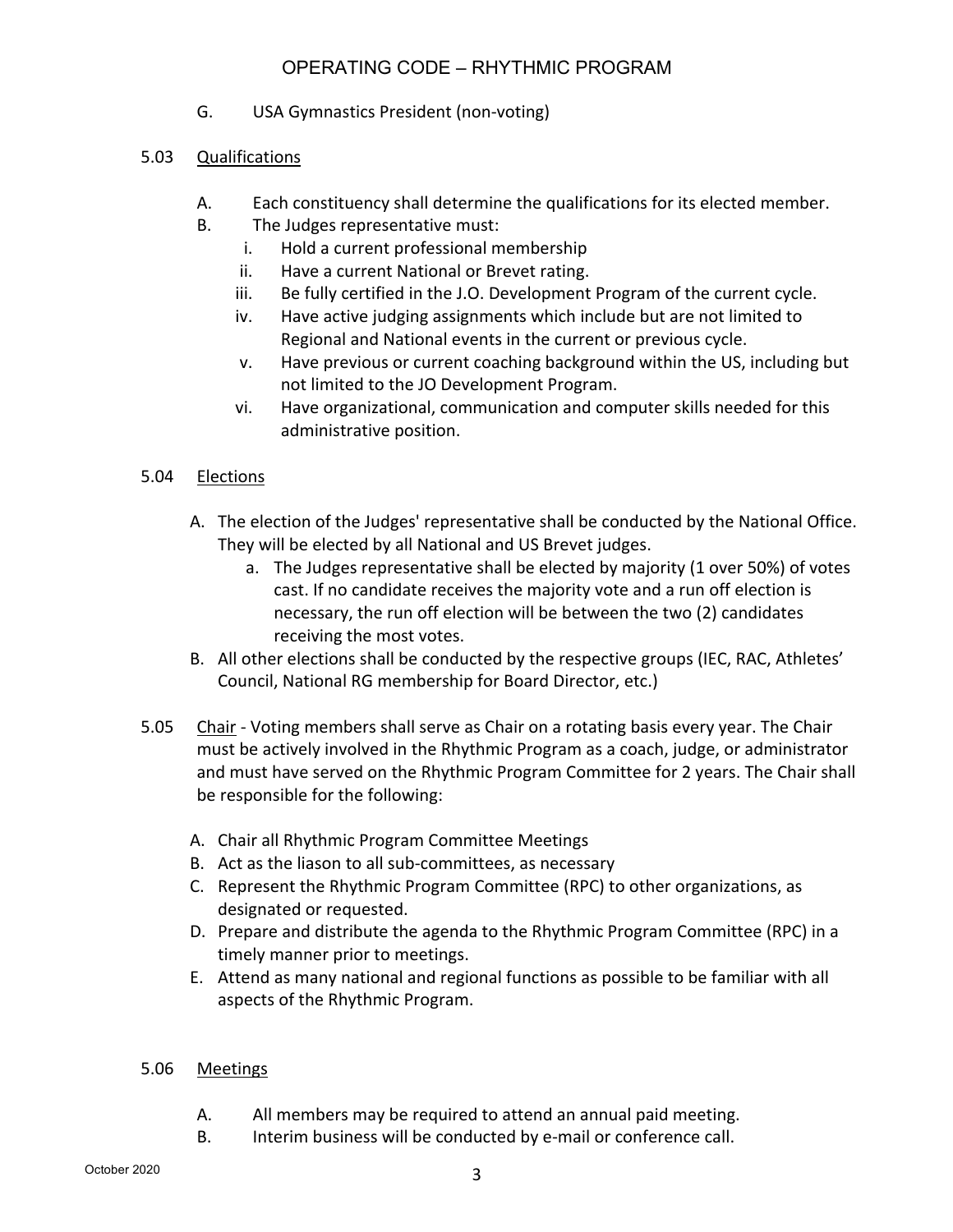- C. Special meetings may be called by USA Gymnastics President or the Rhythmic Program Director.
- D. It is recommended that the sub-committees meet at least once annually
- E. Minutes of all meetings will be compiled by the Rhythmic Program Director and published on the website www.usagym.org.

### 5.07 Voting

- A. All action requires the vote of a majority of voting members (5).
- B. Voting by proxy is not allowed.

#### 5.08 Vacancies

In the event of the resignation or removal of an elected member, the USA Gymnastics Rhythmic Program Director will call for a vote of the member's constituency in order to elect a replacement member to fulfill the remainder of that member's term.

#### 5.09 Funding

- A. All revenues generated by the Rhythmic Program Committee shall be deposited in the general fund of USA Gymnastics, and appropriate records concerning those funds shall be maintained by the USA Gymnastics and made available to the Rhythmic Program Committee upon request.
- B. No obligation of the USA Gymnastics funds shall be made by the Rhythmic Program Committee nor any of its sub-committees, without approval of the USA Gymnastics Board of Directors and/or the President via USA Gymnastics Rhythmic Program Director.

#### ARTICLE 6

#### USA GYMNASTICS PROGRAMS COUNCIL

6.01 Purpose: The USA Gymnastics Programs Council is a Special Committee that serves to provide a forum for its representatives to consider and offer perspectives on matters related to (i) relevant operations and strategic development of USA Gymnastics, and (ii) the development of best practices and uniform criteria and guidelines for program administration that can be adopted by the National Program Committees. The rhythmic program will have two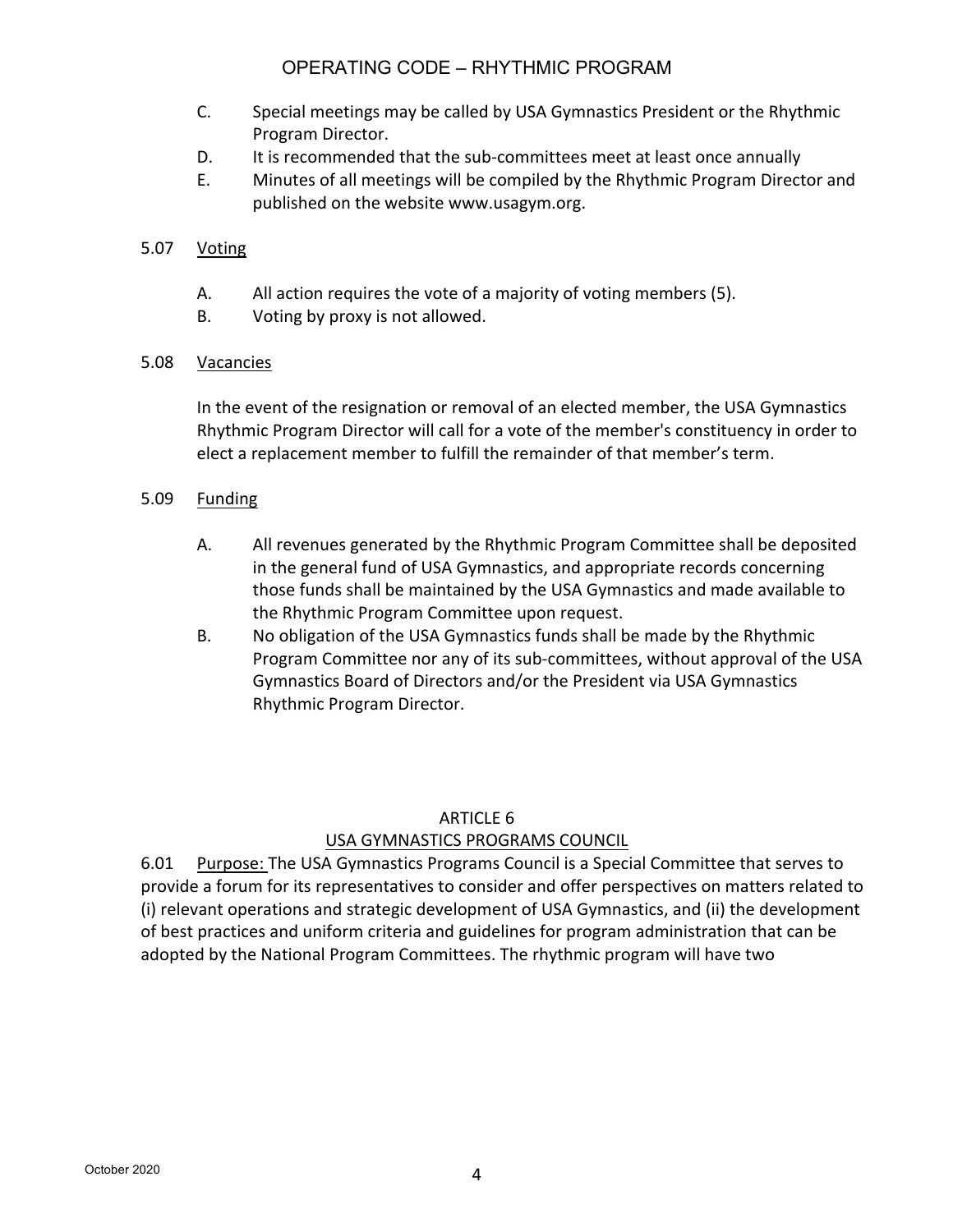representatives on the Programs Council. Individuals who serve on the Programs Council are eligible to be elected as National Membership Directors to the Board.

#### 6.02 Criteria for Rhythmic Representatives:

- A. Representative #1
	- i. This representative must serve on a national standing committee or as a chair within the last four years. The following committee members/chairs are eligible:
		- 1. RPC
		- 2. JOTC
		- 3. IEC
		- 4. RNAC
		- 5. XCEL
		- 6. Regional Chair
		- 7. State Chair
- B. Representative #2
	- i. This representative must be an active coach or club owner with a deep knowledge of the rhythmic program. Eligibility requirements:
		- 1. A registered coach of a level 7-10/Elite gymnast at USA Gymnastics Championships
		- 2. A rhythmic club owner for the last 4 years
- C. If no eligible candidates are nominated, the Rhythmic Program Committee may nominate a candidate with demonstrated ability and suitability for the position.

#### ARTICLE 7

#### RHYTHMIC NATIONAL ADMINISTRATIVE COMMITTEE

- 7.01 Responsibilities: The Rhythmic National Administrative Committee shall, with the help of specialized people:
	- A. Determine the format and organization of all the designated qualifying events and programs under their jurisdiction within the Regions
	- B. Support and attend Regional Events
	- C. Ensure that all active states have a State Chair either by election or appointment
	- D. Determine the entry fees for all State and Regional Championships
	- E. Establish the policies for the operation of the Junior Olympic competitive program
	- F. Establish the Junior Olympic Competition schedule
	- G. Be responsible for overall organization of all regional events
	- H. Establish procedures to raise operating funds for regions, if necessary.
	- I. Be responsible for service and recognition awards for the regions
	- J. Determine technical rules and regulations as they apply to USA judging for Junior Olympic Levels 3 through 8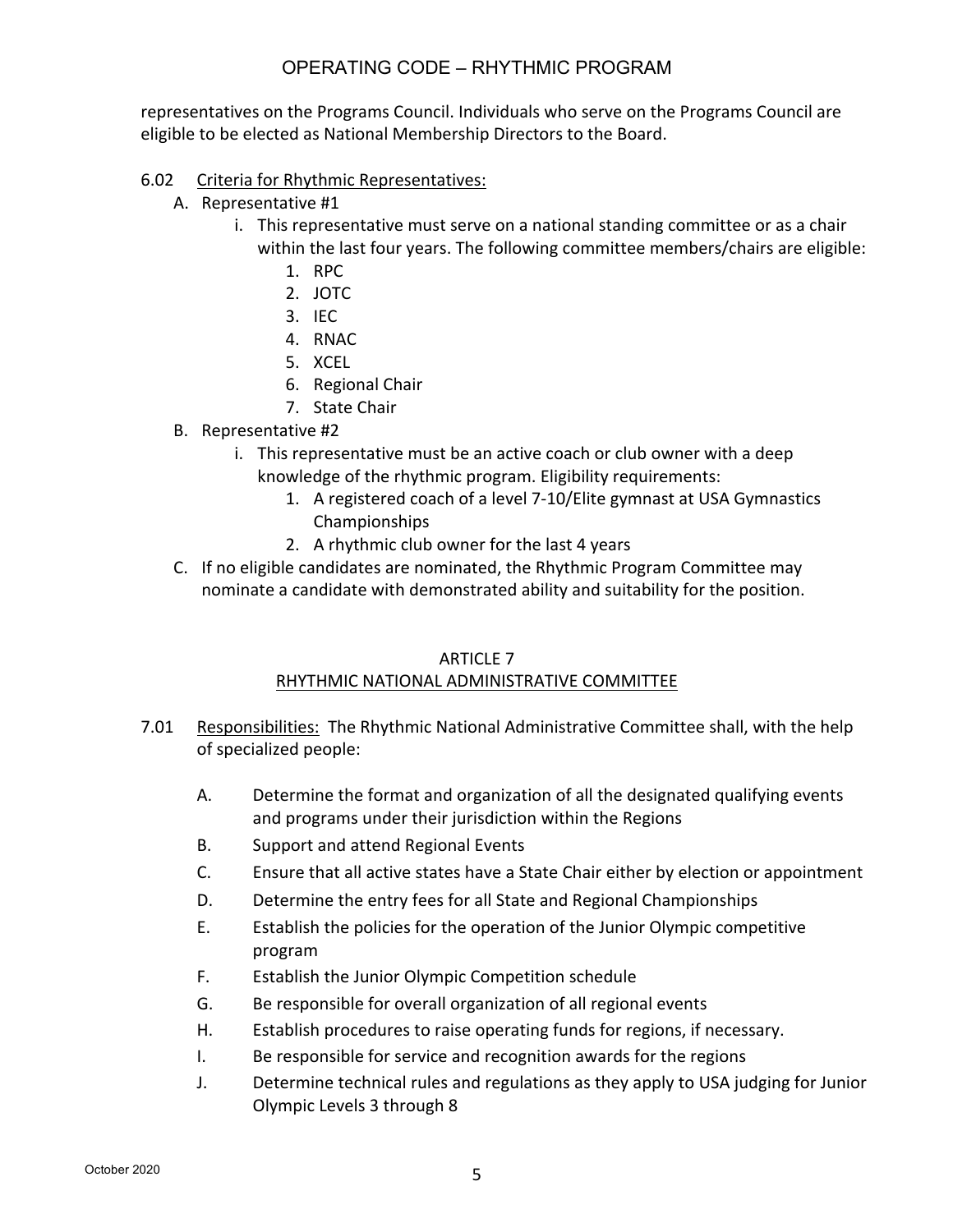- K. Recommend policies and procedures for USA Gymnastics rhythmic judges' ratings and evaluations, training, fee structure, and Code of Conduct
- L. Be responsible for the continuing education of judges and coaches at the State and Regional level
- M. Make recommendations regarding the Junior Olympic technical program to the JOTC
- N. Recommend Rhythmic topics to the Program Director gathered from the Regions for National Congress
- O. Attend as many national and regional rhythmic functions as they can to be familiar with all aspects of the rhythmic program
- 7.02 Membership and Term of Office The Rhythmic National Administrative Committee shall be composed of:
	- A. *Six Regional Representatives,* elected to a four-year term by all USA Gymnastics professional members of the respective regions Combined Regions (Zones): (1 & 2), (3 & 6), (4 & 5) will elect one Technical and one Administrative representative to a four year term. The representative will serve each Zone (combined 2 regions).
	- B. USA Gymnastics Judges Representative
	- C. *USA Gymnastics Rhythmic Program Director* (non- voting).
	- D. *USA Gymnastics President* (non-voting).
- 7.03 Qualifications
	- A. No elected member of the Rhythmic National Administrative Committee may hold an elected position on the Rhythmic Program Committee or any other subcommittees.
	- B. Candidates for Rhythmic Administrative representative must be a regional administrative chairperson, have been active USA Gymnastics professional member for a minimum of four years, and have a working knowledge of the Rules and Policies.
	- C. Candidates for Rhythmic Technical representative must be a judge (National rating or higher) and have been an active USA Gymnastics professional member for a minimum of four years and have a working knowledge of the Junior Olympic Rhythmic Program and the Rules and Policies.

### 7.04 Elections

A. Elections for Rhythmic Administrative representatives and Rhythmic Technical representatives, shall be conducted by the National Office. If no candidate receives the majority vote and a run off is necessary, the run off election will be between the two (2) candidates receiving the most votes.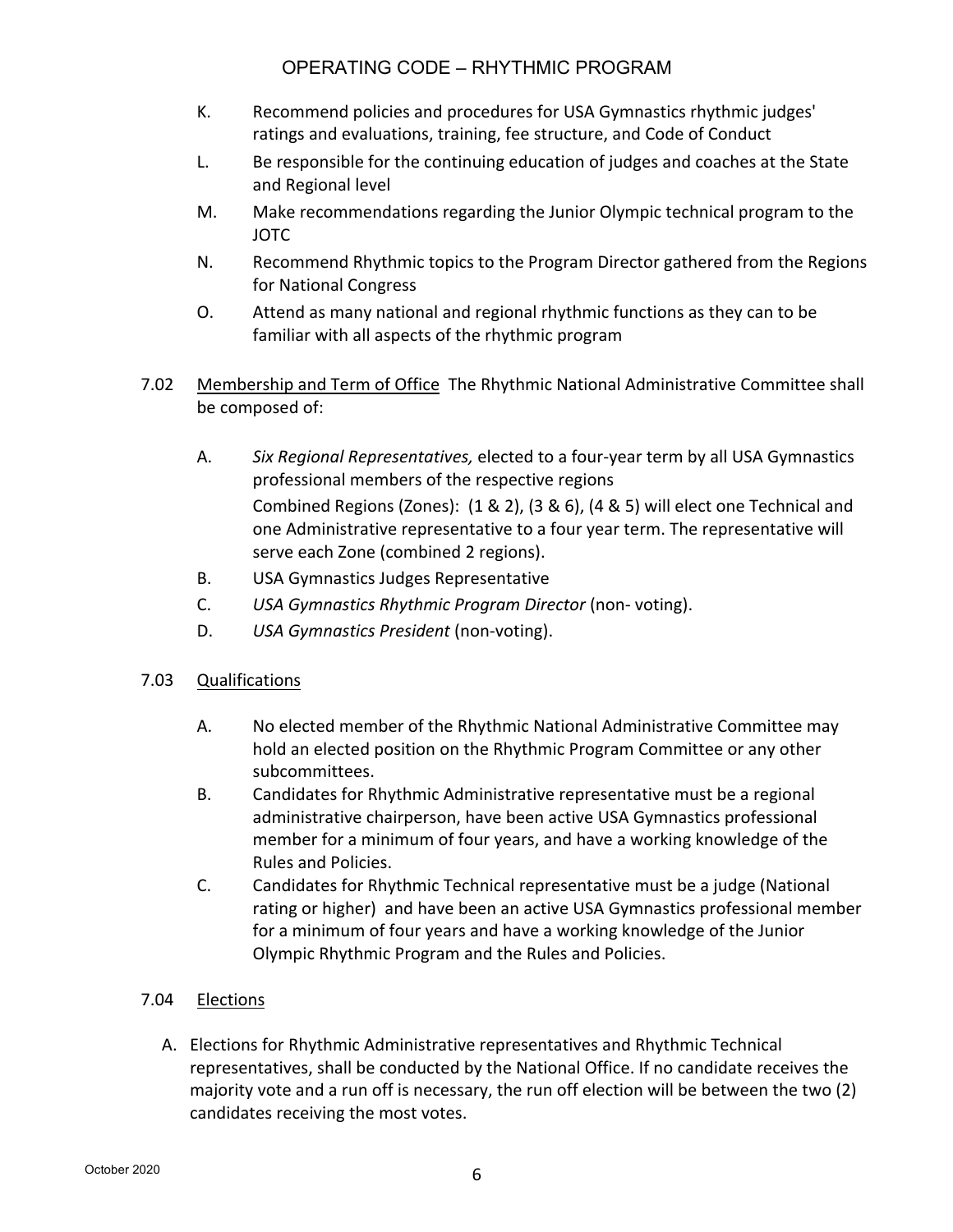B. Voting for the Zone Administrative and Zone Technical Representative positions shall be open to all current professional members in the Zone.

#### 7.05 Chair

The Chair of the Rhythmic National Administrative Committee shall be elected by the members of the NAC Committee in even numbered years and must have been a member of the NAC for 2 years. The Chair will be responsible for the following:

- A. Represent the Rhythmic National Administrative Committee on the Rhythmic Program Committee
- B. Represent the Rhythmic National Administrative Committee to the National **Office**
- C. Review and audit the financial reporting system of the Regional and State Administrative Committees
- D. Prepare and distribute the agenda to the NAC in a timely manner for each meeting
- E. Recommend subject and content for National Congress sessions and/or workshops
- F. Recommend corrective measures for *Rules and Policies* violations reported by States and Regions
- G. Oversee and guide the work of the Regional and State Administrative Committee Chairs.
- H. Prepare and disseminate information to the Zones and to Professional members
- I. Prepare an annual report of the NAC activities, if requested by the RPC Chair.

#### 7.06 Meetings

- A. All members will be required to attend one annual paid meeting.
- B. Interim business may be conducted by mail or conference call.
- C. Special meetings may be called by the USA Gymnastics President or the Rhythmic Program Director.
- D. All minutes will be published in the USA Gymnastics Technique magazine and on the website www.usagym.org.

#### 7.07 Voting

- A. All action requires the vote of a majority of voting members (7)
- B. Voting by proxy is not allowed.

#### 7.08 Vacancies

In the event of the resignation or removal of an elected member, the Rhythmic Program Director may call for a vote of the member's constituency in order to elect a replacement member to fulfill the remainder of that member's term. If the remainder of the term exceeds one year the election procedures shall be followed.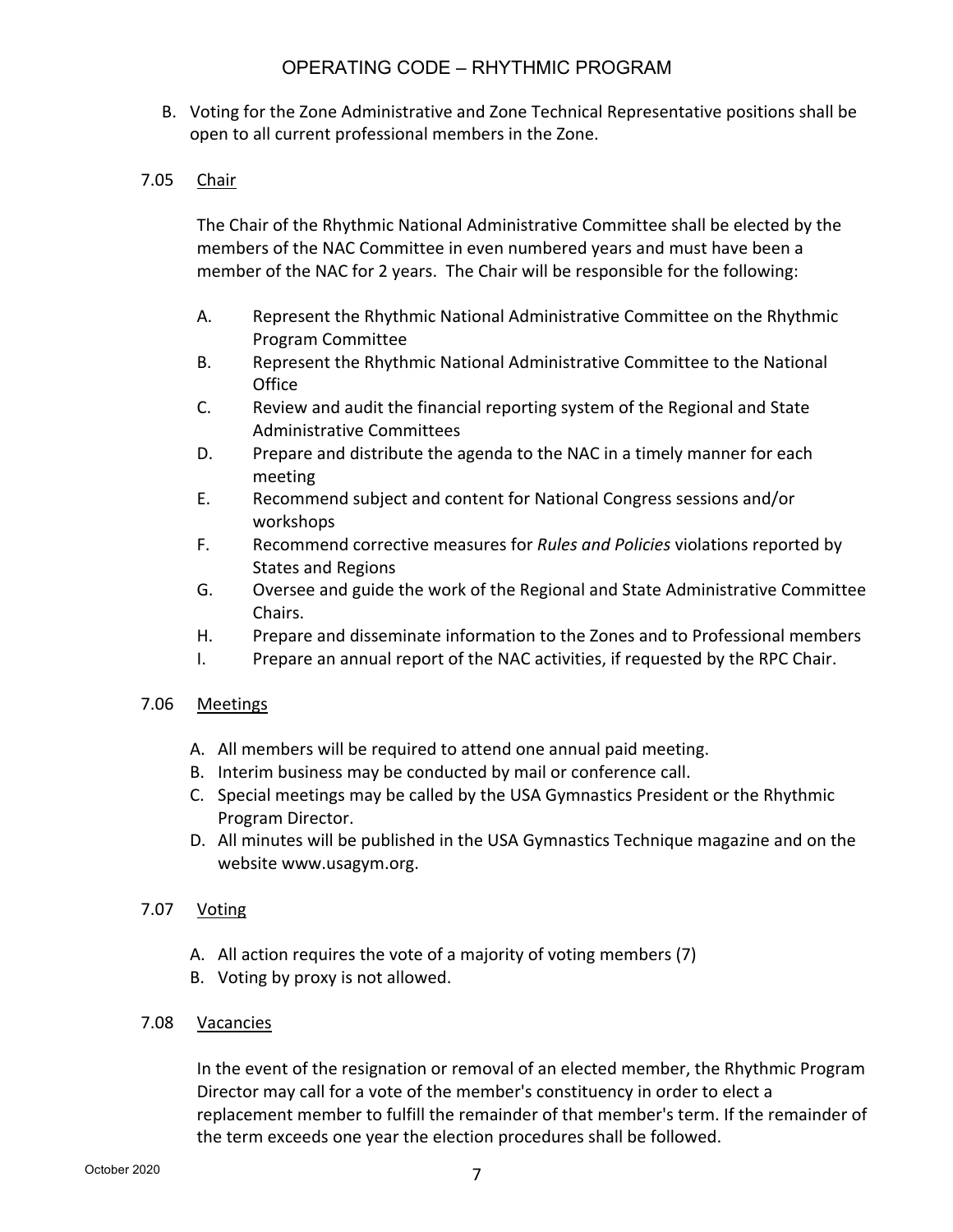#### ARTICLE 8 INTERNATIONAL ELITE COACHES COMMITTEE

#### 8.01 Responsibility:

- A. Organize and develop the National Team training plan
- B. Work closely with the Rhythmic Program Director in matters pertaining to the National Team.
- C. Govern all aspects of the USA National Team and the USA International Elite Program.
- D. Draft all Selection Procedures with the Program Director and the President of USA Gymnastics, for World Championships, Pan American Games, Youth Olympic Games, and the Olympic Games.
- E. Revise the International Elite section of the USA Gymnastics *Rules and Policies* on an annual basis as needed and submit to the Rhythmic Program Committee (RPC) for inclusion.
- F. Assign athletes to international competitions per 7.04 below for those events which do not have formal selection procedures (i.e: JR Pan American Championships, Pacific Rim, World Cups, Grand Prixs,etc).
- G. Assign judges to international selection camps, international qualifying national competitons, and international competitions. Assign coaches and/or judges to international courses or seminars, including the Intercontinental Judging Course and Brevet Courses.
- H. Recommend to the RPC candidates to represent the USA Gymnastics in FIG activities including the Intercontinental Judges Courses, Technical Committeess, Congresses and Competitions
- I. Provide recommendations to the National Judges Selection Committee for national judging selection for international qualifying events (Rhythmic Challenge, National Qualifier, and USA Gymnastics Championships).
- J. Recommend topics for National Congress to the Program Director Rhythmic

#### 8.02 Membership and Term of Office: The IEC members will each serve 1-year terms:

- A. Four (4) coach representatives
- B. Athlete Representative
- C. Rhythmic Program Director (non-voting)
- 8.03 Qualifications:
	- A. A coach must have been an officially nominated US coach to the Olympic Games or World Championships and have a current level 9-10 athlete.
	- B. An athlete representative must be a member of the RPC and/or a rhythmic representative on the Athletes Council*.*

#### 8.04 Athlete Selection Committee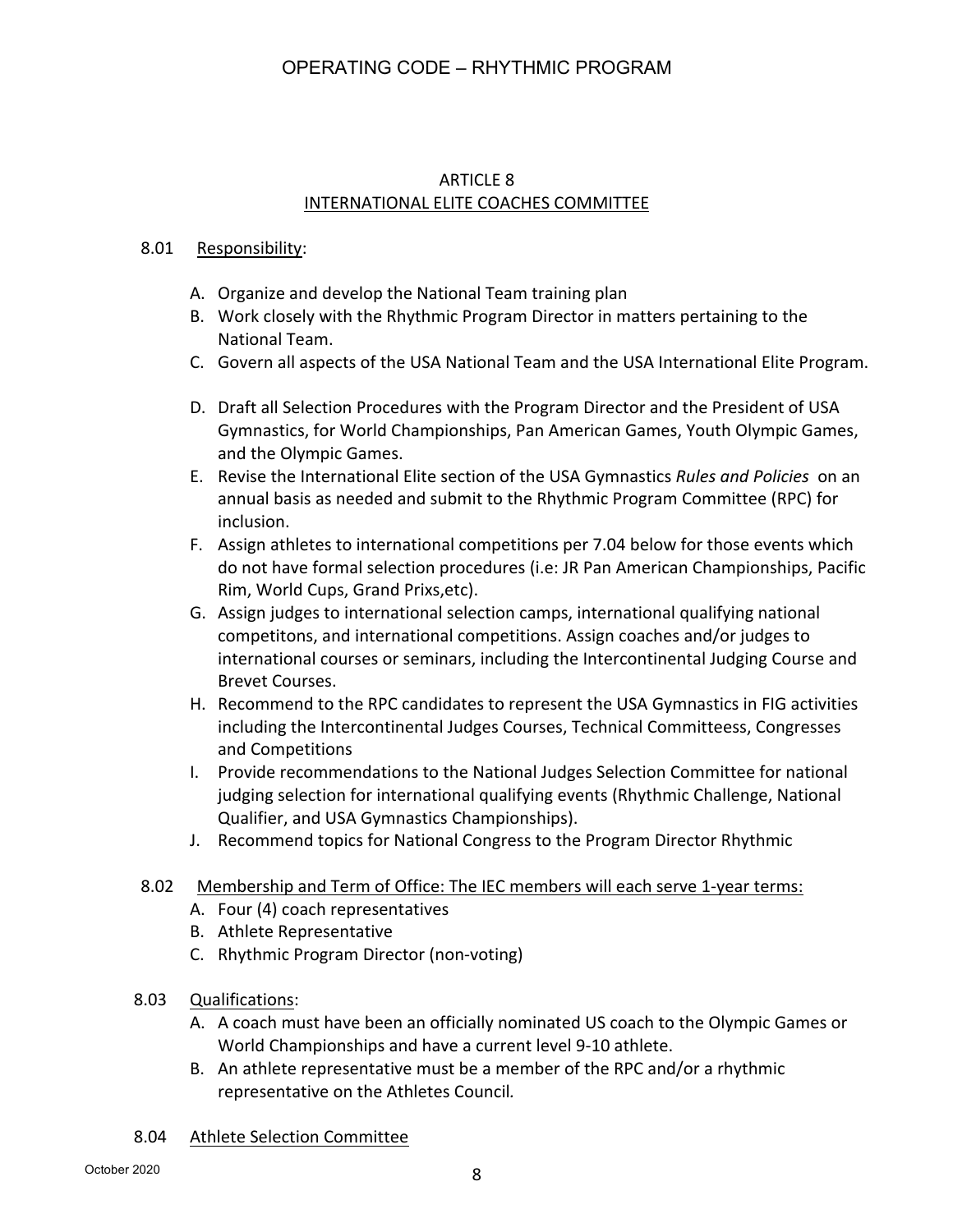- A. Will consist of one (1) IEC coach, the Athlete Representative, and 1 Brevet Judge
- B. The IEC coach will not have an athlete contending for international selection; in case all of the IEC coaches have contening athletes, a second Brevet judge will be nominated based on the combination of Brevet level and most experience at the Olympic Games, World Championships, Continental Championships, and/or Youth Olympic Games.
- C. The Brevet judge will be the highest-rated judge based on the combination of Brevet level and most experience at the Olympic Games, World Championships, Continetnal Championships and/or Youth Olympic Games.

#### 8.05 Elections:.

A. The athlete representative is elected by her respective group.

8.06 Chair: The IEC Chair will be elected by the IEC members annually. The Chair will be responsible for the following:

- A. Serve as a voting member on the RPC
- B. Be responsible for the activities of the International Elite Committee (IEC).
- C. Prepare an annual report of the International Elite Committee's (IEC) activities, if requested by the Rhythmic Program Committee Chair.

#### 8Meetings

- A. Meetings will be conducted at national events and training camps
- B. Interim business will be conducted by e-mail or conference call.
- C. All minutes will be published on the website www.usagym.org

#### ARTICLE 9

#### JUNIOR OLYMPIC TECHNICAL COMMITTEE

#### 9.01 Responsibility:

- D. Formulate philosophies to guide the Junior Olympic technical program
- E. Develop, write and revise the Junior Olympic Technical Handbook
- F. Respond to technical inquiries for the Junior Olympic Program
- G. Develop the Junior Olympic Compulsory routines for Levels 3-5
- H. Make recommendations to the NAC for qualification guidelines and Junior Olympic Compeititon schedule
- I. Design content for educational symposiums for the community
- J. Evaluate and advise the NAC on material used for Junior Olympic Judges' training; create educational material as directed
- K. Advise the NAC on format and content for Junior Olympic Judges' Courses
- L. Other duties and projects as identified by the Rhythmic Program Committee
- 9.02 Membership
	- A. IEC Coach (elected within the IEC yearly)
	- B. National Judge's Representative
	- C. Junior Olympic Development Coordinator (as needed)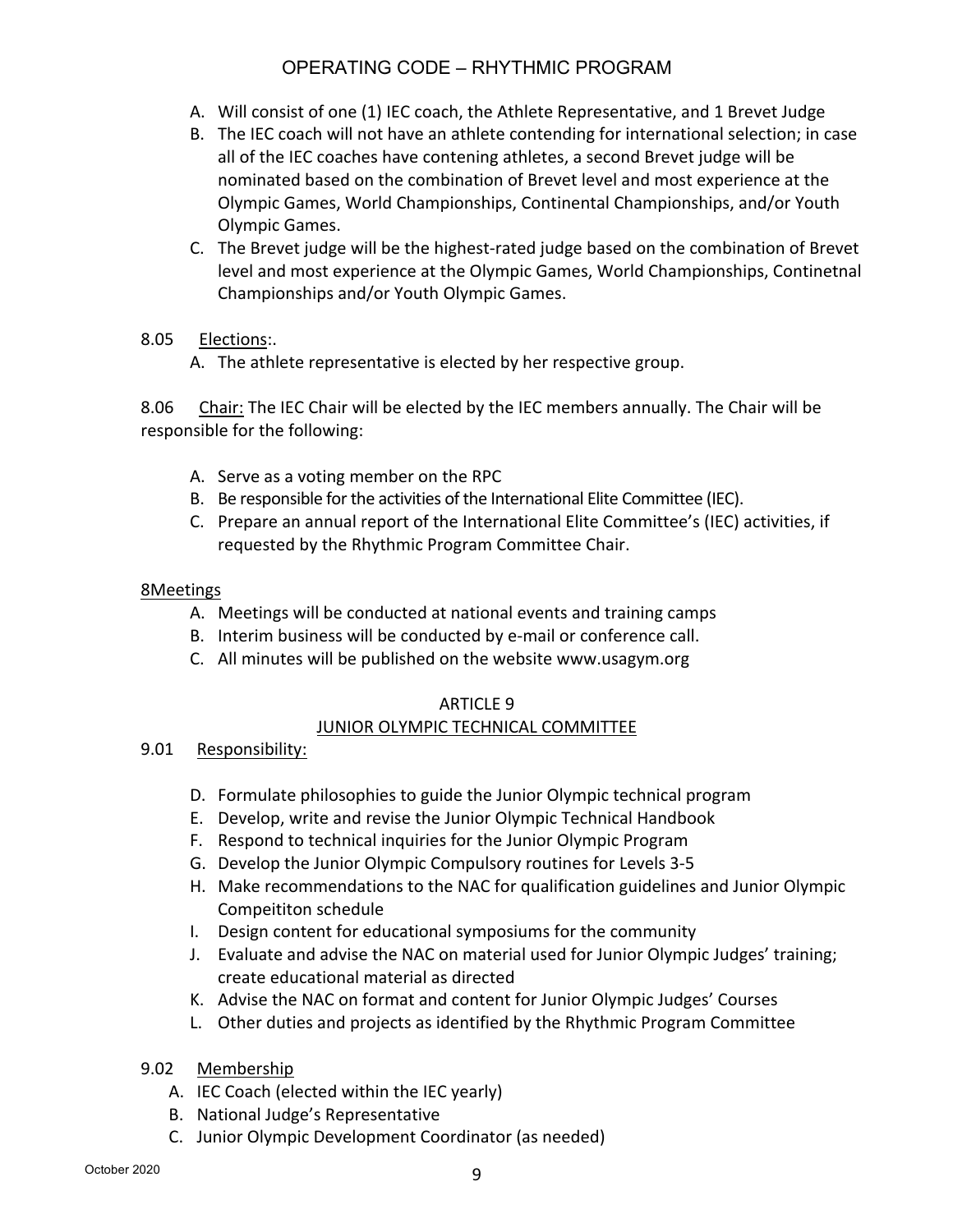- 9.03 Meetings
	- A. The JOTC may meet during national events. Additional meetings will be required depending on the needs of the Handbook, Compulsory development, or other.

# ARTICLE 10

### RHYTHMIC XCEL COMMITTEE

10.01 Responsibility:

- A. Formulate philosophies to guide the Rhythmic Xcel program
- B. Develop, write, and revise the Rhythmic Xcel Technical Handbook
- C. Develop and implement strategies for growth of the Rhythmic Xcel Program in all six regions of the country
- D. Respond to technical inquiries for the Rhythmic Xcel Program
- E. Design content for educational symposiums for the community
- F. Establish policies for the operation of the Rhythmic Xcel competitive program
- G. Determine technical rules and regulations as they apply to competitive evaluation for Rhythmic Xcel
- H. Support and attend Rhythmic Xcel events in their area
- I. Recommend Rhythmic Xcel topics to the National Office for USA Gymnastics Congresses
- J. Other duties and projects as identified by the Rhythmic Program Committee or USA Gymnastics office
- 10.02 Xcel Development Chair
	- A. The Xcel Development Chair will be responsible for the following:
		- Developing, writing, and revising the Xcel Technical Handbook in Collaboration with her committee members
		- Preparing and distributing the agenda to the RXC prior to each meeting
		- Prepare an annual report of the RXC activities, if requested by the RPC chair
		- Act as the liason to other committees and the USA Gymnastics office
- 10.03 Membership and Term of Office:
	- A. Six Regional Coach Representatives (two-year term): one coach representative for each of the six rhythmic regions. The coach representatives will be elected by all current rhythmic gymnastics professional members of the respective zone at the time of the election.
	- B. Xcel Development Chair (four-year term)

10.04 Qualifications

- A. Regional Coach Representatives
	- a. To be eligible to serve as a coach representative, an individual must currently be coaching athletes in the Rhythmic Xcel Program
- B. Xcel Development Coordinator
	- a. To be eligible to serve as the Xcel Development Coordinator, an individual must have served a prior term on the Rhythmic Xcel Committee.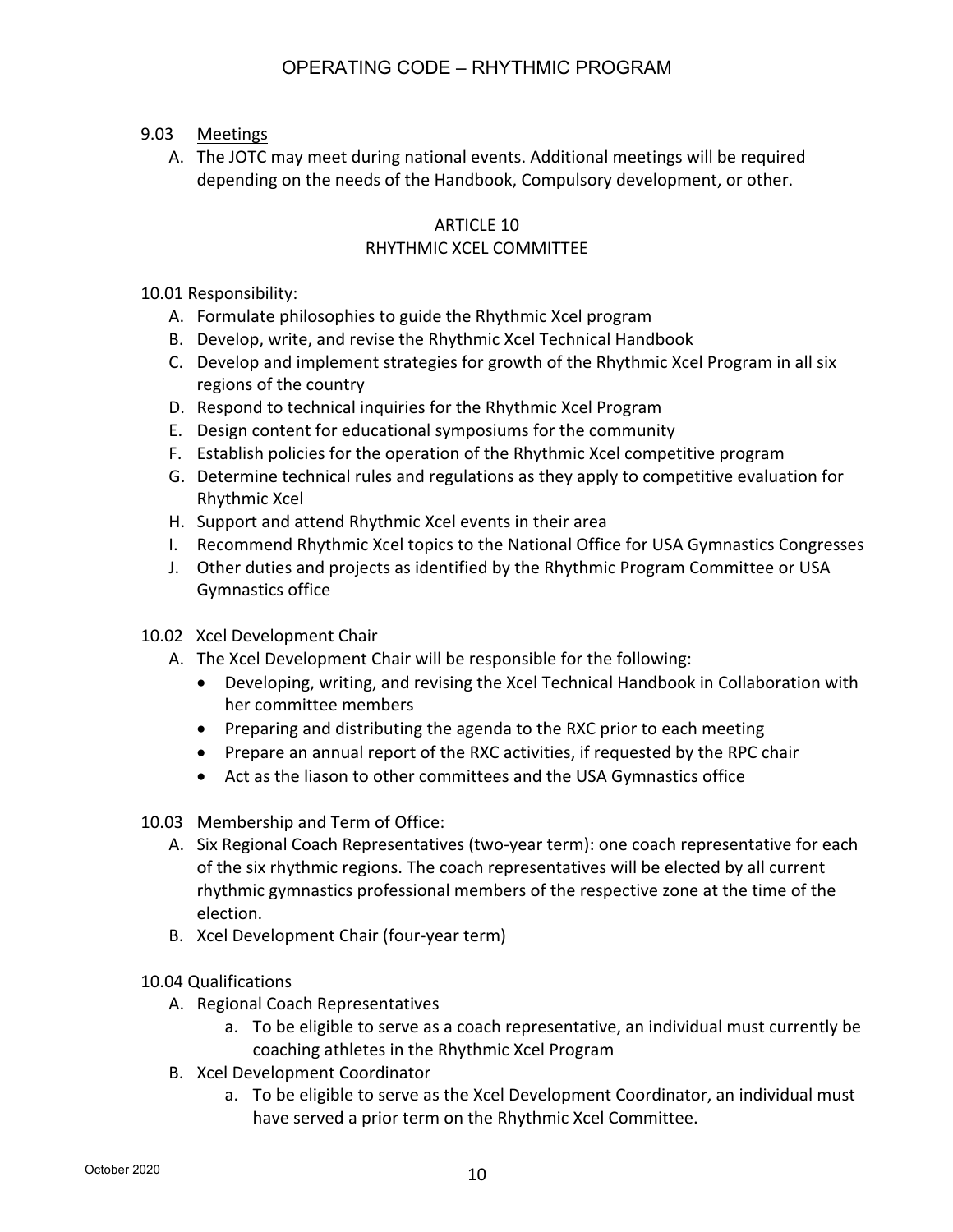#### 10.05 Elections

- A. Elections for Rhythmic Xcel Coach Representatives and the Rhythmic Xcel Development Chair shall be conducted by the National Office. If no candidate receives the majority vote and a run-off is necessary, the run-off election will be between the two (2) candidates receiving the most votes.
- B. Voting for the Regional Coach Representatives will be open to all current professional members in the Region at the time of the election.
- C. Voting for the Xcel Development Coordinator will be open to all current USA Gymnastics rhythmic professional members at the time of the election.

#### 10.06 Meetings:

A. Meetings will primarily be conducted via email/conference call. In-person meetings can be scheduled, as deemed necessary.

#### ARTICLE 11 NATIONAL RHYTHMIC JUDGES SELECTION COMMITTEE

- 11.01 Responsibility: Assign officials to national events
- 11.02 Membership and Term of Office
	- A. National Judge's Representative (4-year term)
	- B. Rhythmic Program Director
	- C. Athlete Representative
	- D. USA Gymnastics President (non-voting)

#### ARTICLE 12 REGIONAL COMMITTEES

- 12.01 Each Regional Committee shall be composed of:
	- A. Regional Chair
	- B. Each State Chair
	- C. Regional Judging Coordinator
	- D. Zone Technical Representative (non-voting)
	- E. Other people deemed necessary by each region (non-voting unless position is elected by Professional members of your Region)
- 12.02 Responsibilities Each Regional Committee shall:
	- A. Hold an annual Regional Committee Meeting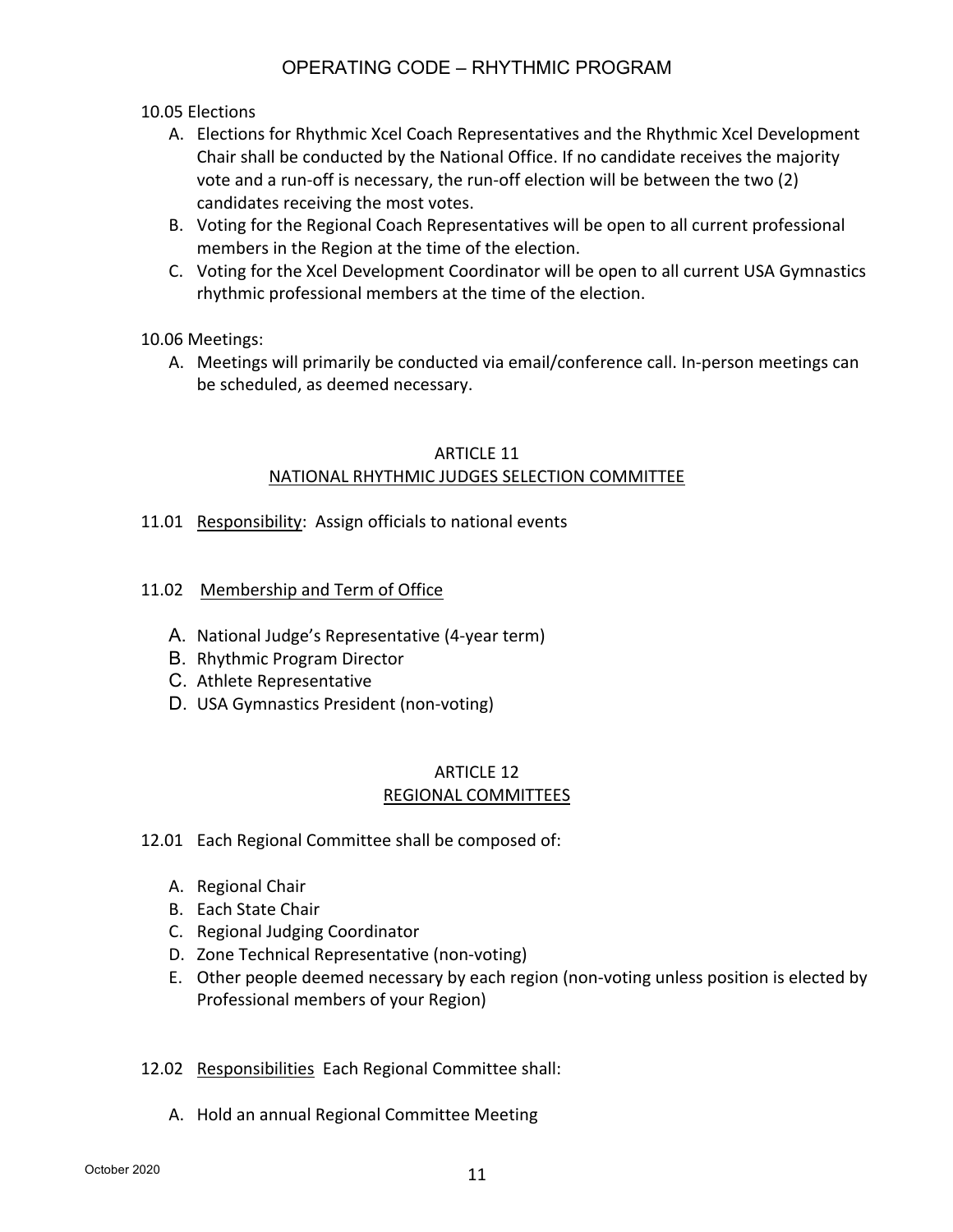- B. Determine the Rules & Policies for the regional competition format when the USA Gymnastics Rules & Policies have relegated the decision to the region.
- C. Assist in planning and hosting events in the Region
- D. Address concerns within the Region
- E. Recommend Rhythmic topics for National and Regional Congresses to the NAC
- F. By vote of the committee, award the bid for the location of all State and Regional meets
- G. By vote of the committee, determine how regional funds will be used, including what support will be granted to Regional meet hosts.

#### 12.03 Meetings

- A. USA Gymnastics Regional Committee will hold one meeting per year at a time called by the Regional Chair.
- B. The Regional Chair will appoint a secretary for each meeting if a secretary is not already a member of the committee.
- C. Minutes from the Regional Committee meeting will be forwarded to the USA Gymnastics Rhythmic Program Director and the National Administrative Committee.

# ARTICLE 13

#### REGIONAL CHAIR

- 13.01 Authority: Each region shall elect a Regional Chair, who is given the responsibility for the leadership of the USA Gymnastics Regional rhythmic programs
- 13.02 Responsibility The Regional Chair shall:
	- A. Serve as the USA Gymnastics representative in the Region to ensure that the USA Gymnastics Rhythmic Rules and Policies are followed
	- B. Be eligible to represent the regional USA Gymnastics professional rhythmic membership on the NAC Committee
	- C. Maintain the regional competition reporting system
	- D. Maintain the regional finances as directed by USA Gymnastics, submit regional financial reports as required by USA Gymnastics, and distribute region moneys as determined by the Regional Committee to facilitate the growth and development of rhythmic gymnastics in the region
	- E. Conduct an annual meeting, at an appropriate time, open to all rhythmic professional USA Gymnastics members of the region in order to gather input for the Rhythmic Rules and Policies and to plan region programs
	- F. Respond to all requests for information about rhythmic gymnastics in the region
	- G. Publish Regional Updates to all USA Gymnastics regional professional members about changes/clarifications to the rules and events
	- H. Work closely with Regional Meet Director to ensure that the competition is well planned and executed,
	- I. Respond in a timely manner to all requests from the USA Gymnastics Rhythmic Program Director and/or the USA Gymnastics President
	- J. Establish the operating procedures for the Regional Committee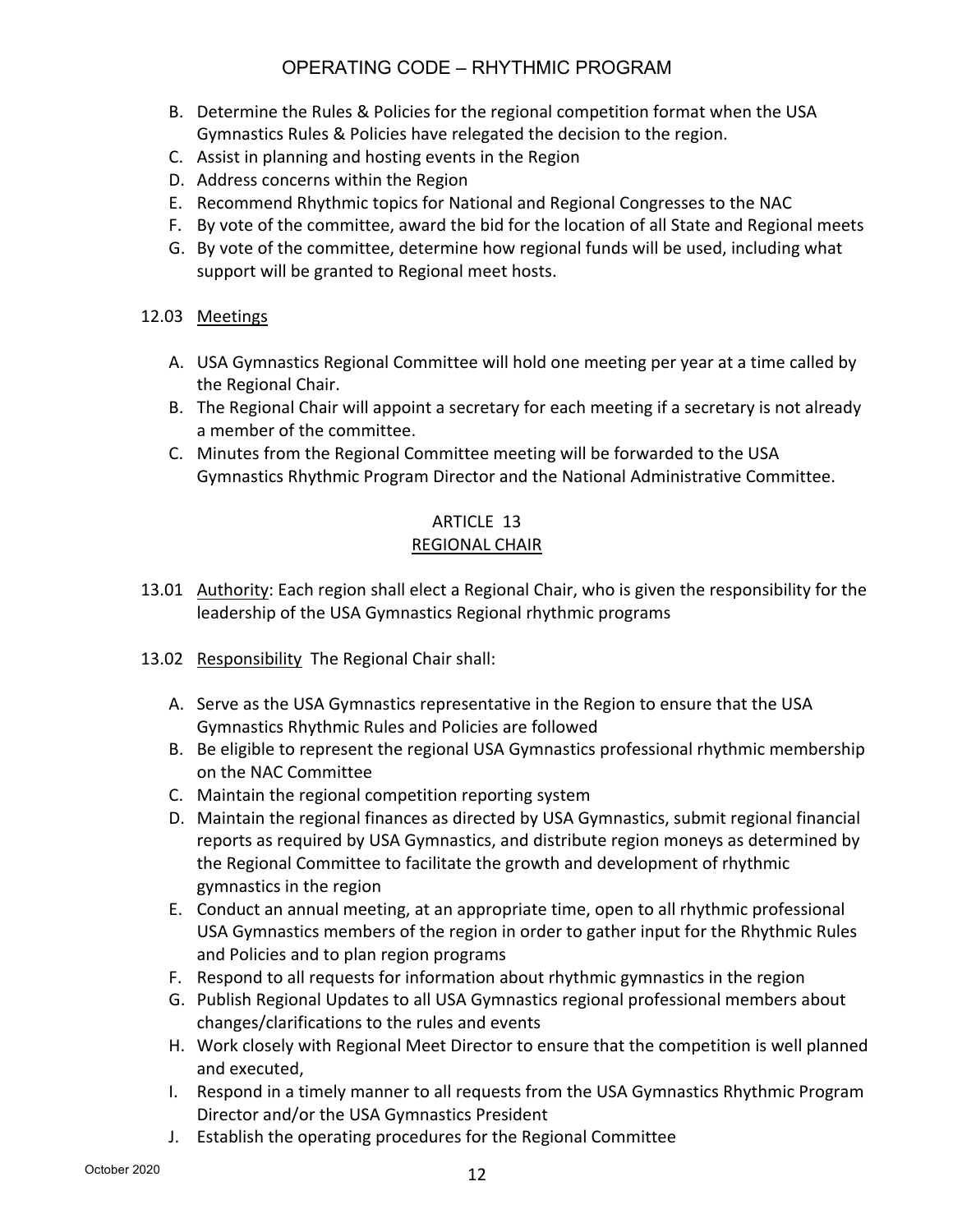- K. Attend the annual USA Gymnastics Congress, funded by Regional finances, when possible
- L. Attend all Regional events and as many state events as possible.
- M. Submit service awards for the Region to USA Rhythmic Program Director by June 1<sup>st</sup> each year

#### 13.03 Term of Office

- A. The Regional Chair shall be elected by all current USA Gymnastics Rhythmic Professional members in the respective region at the time of the election.
- B. The Regional Chair shall serve a four-year term.

#### 13.04 Qualifications

- A. To be eligible to serve as the USA Gymnastics Rhythmic Regional Administrative Chairman, a person must have been a USA Gymnastics Professional member for a period of four years.
- B. If no one in a Region meets the above requirement, the RP Director may make exceptions.

#### 13.05 Election Procedures

- A. A Regional Chair, one from each region, is elected to a four-year term by all USA Gymnastics professional members of the respective region based on current membership at the time of the election.
	- a. Even Number Regions (2, 4, and 6) will elect a chairperson in the Spring/Summer of the year preceding the Olympic Games.
	- b. Odd numbered Regions (1, 3, 5) will elect a chairperson in the Spring/Summer of the year following the Olympic Games
- B. All USA Gymnastics Professional members in the respective region who are active members at the time of the election are eligible to vote.
- C. The person receiving the highest number of all votes cast shall be declared the Regional Chair.
- 13.06 Vacancies
	- A. In the event of the resignation or removal of an elected Regional Chair, the RP Director will call for a vote of the member's constituency in order to elect a member to fulfill that member's term.

#### ARTICLE 14 REGIONAL JUDGING COORDINATOR

14.01 Authority: RJCs will contract state and regional judging assignments and any other requests for USA Gymnastics sanctioned events.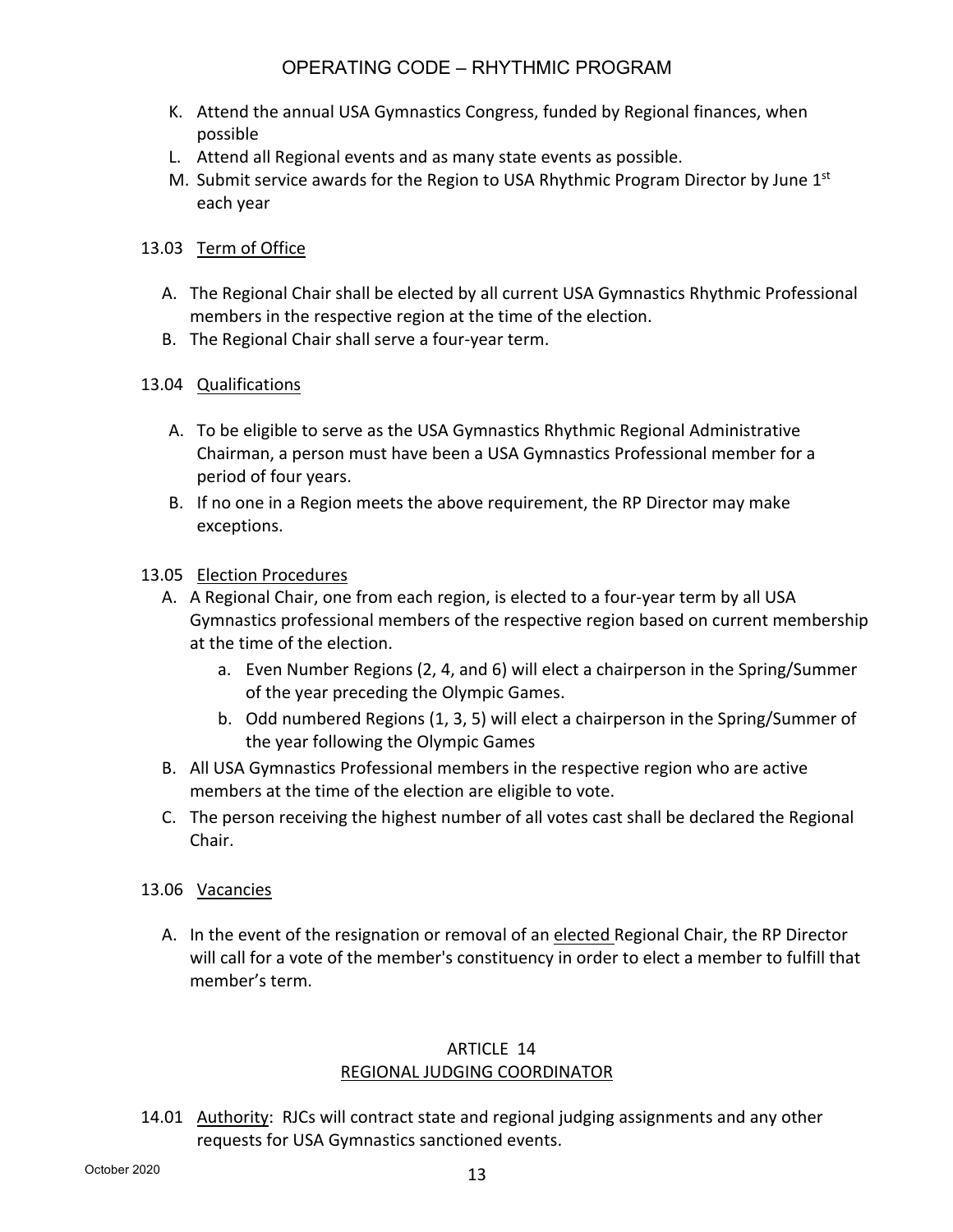- 14.02 Responsibility The Regional Judging Coordinator shall:
	- A. Work directly with the Regional Chair
	- B. Approve the list of judges and determine which judge on the panel will serve as the meet referee for all invitationals. Note, the NJC must approve the meet referee for all events with a foreign sanction.
		- a. Criteria for RJC Consideration in Meet Referee Selection:
			- i. Recent National Assignment
			- ii. Ranking
			- iii. Familiarity with the Rules and Policies
			- iv. Closely follows the Code of Ethical Conduct
			- v. Professionalism
			- vi. Well organized
	- C. Select judges for all Sate and Regional Championships within their region in consultation with the Meet Referee and/or Regional Chair (or Committee)
	- D. Rotate the assignment of judges in the region on a fair and equitable basis.
		- These are the considerations for the assigning of judges:
			- 1) Expenses to the meet director
			- 2) Rotate the assignment of judges
			- 3) Availability of appropriate level judges needed
			- 4) Ethical Standards
	- E. The RJC should make every effort to give unaffiliated judges in her region the opportunity to judge the minimum number/level of competitions within her region necessary to fulfill her requirements for mobility.
	- F. Maintain a record of the judging assignments in the region for that year, collect judges logs annually, and send an updated list of judges' status to the National Judge's Representative, Zone Technical Representative, and Regional Chair annually.
	- G. Notify other Regional Judging Coordinators if contracts are accepted by a judge in their region.
	- H. Contract judges for any non-qualifying meets upon the request of a meet director when the request is in accordance with guidelines outlined in the R&P.
- 14.03 Qualification To be eligible for this position, a candidate must be a professional member of USA Gymnastics, be unaffliliated, and hold a US judge's certification for a period of four years.
- 14.04 Election:
	- B. The Regional Judging Coordinator will be elected by all current Professional Members in their respective regions at the time of the election.
	- C. Regional Judging Coordinators will serve a 4-year term.
	- D. Elections will be held in the Fall of the year following the Olympic Games.

# ARTICLE 15

#### STATE CHAIR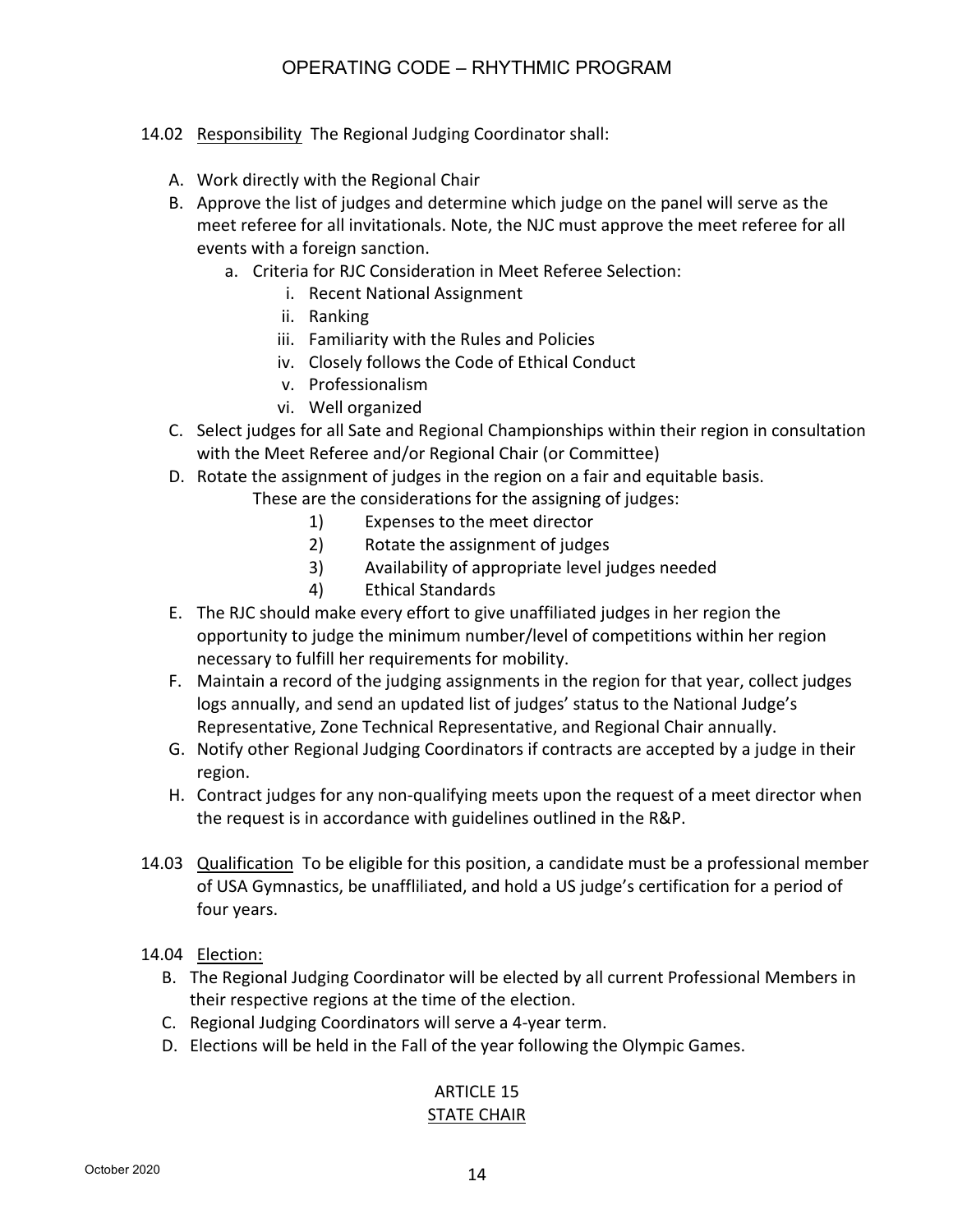- 15.01 Authority The responsibility for providing the leadership of the USA Gymnastics State Rhythmic Gymnastics programs shall be given to the elected State Chair.
- 15.02 Responsibilities The State Chair shall:
	- A. Serve as the USA Gymnastics representative in the state.
	- B. Serve as the representative of the state's USA Gymnastics professional members on the Regional Committee
	- C. Ensure that the USA Gymnastics Rhythmic Rules and Policies are followed in the state.
	- D. Maintain the competitive reporting system in the state.
	- E. Maintain the state's finances as required by USA Gymnastics.
	- F. Respond to all requests for information about rhythmic gymnastics in the state.
	- G. Respond in a timely manner to all requests from the Regional Chair and the Rhythmic Program Director.
	- H. Establish the operating procedures for the state, in consultation with the Regional Chair
	- I. Attend the annual state competition and as many local events as possible.
	- J. Ensure there is a State Championship annually.

#### 15.03 Term of Office

- A. The State Chair shall be elected by all current USA Gymnastics Rhythmic Professional members at the time of the election, held in the Spring/Summer of even numbered years.
- B. The State Chair shall serve a two-year term.
- 15.04 Qualifications
	- A. To be eligible to serve as the USA Gymnastics State Rhythmic Chair, a person must have been a USA Gymnastics Professional member for a period of two years.
	- B. If no one in a State meets the above requirement, the Regional Chair may make exceptions

#### 15.05 Election Procedures

- A. In Spring/Summer of each even numbered year, the Regional Chair shall conduct the election for State Chair.
- B. All USA Gymnastics Professional members in the respective State are eligible to vote who were registered Professional members in the election year.
- C. The person receiving the highest number of all votes cast shall be declared the State Administrative Chairman.
- D. In the event that a state has only one (1) competitive Rhythmic club and no unaffiliated professional members, the Regional Chair will appoint a professional member from the club to serve as the State Chair.

#### 15.05 Vacancies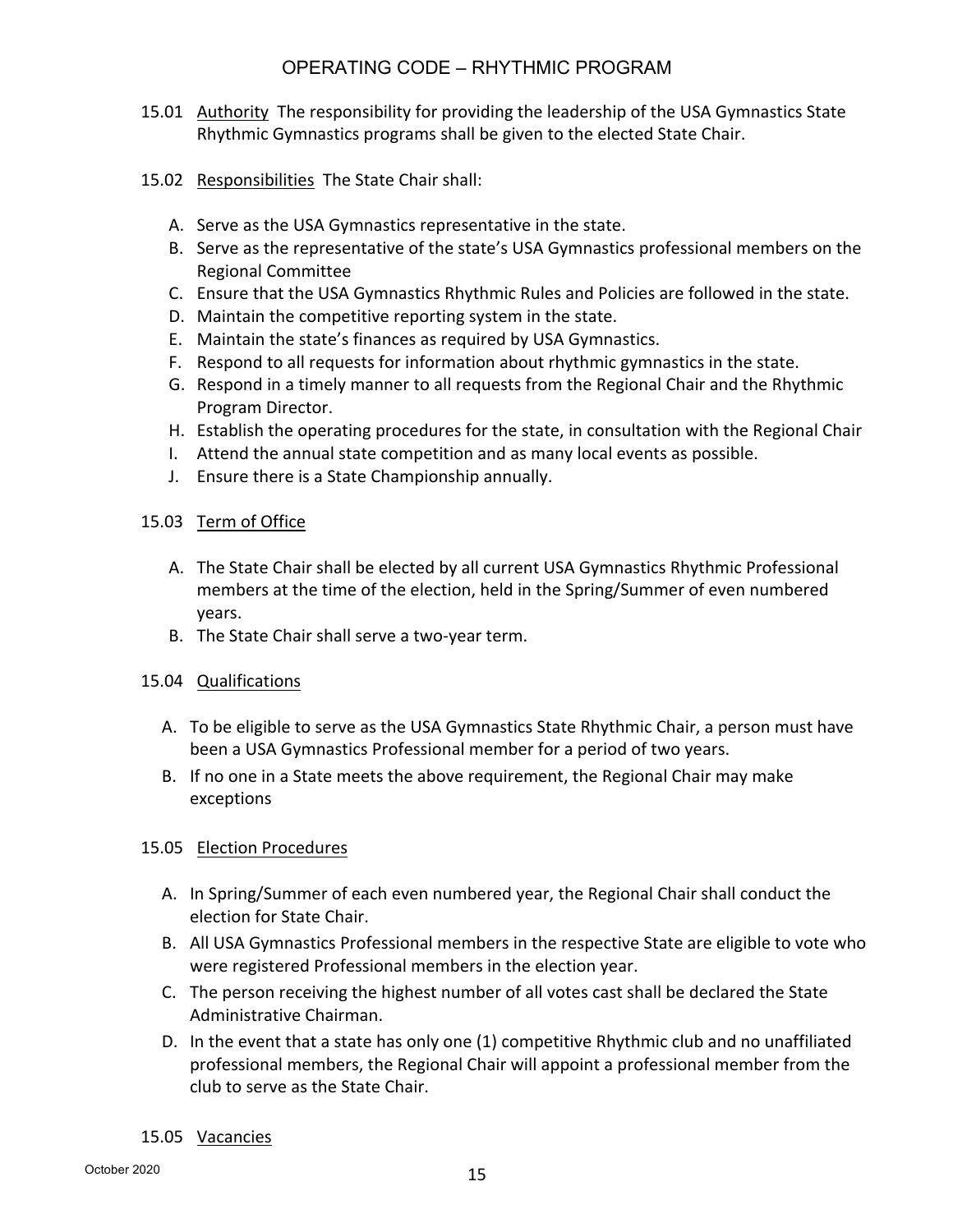- A. In the event of the resignation or removal of an elected State Chair, the Regional Chair will call for a vote of the member's constituency in order to elect a member to fulfill that member's term.
- B. In the event of the resignation or removal of an appointed State Chair, the Regional Chair will appoint a USA Gymnastics professional member to fulfill that members term.

## ARTICLE 16

#### REMOVAL

#### SECTION A – ADVISORY LETTER

At any time that a USA Gymnastics Chairman is in danger of being removed from their current position, the appropriate National Chairman or Rhythmic Program Committee Chairman will send a letter advising the individual of their failure to comply with any applicable policies, procedures, codes, or rules.

#### SECTION B – CHAIRMEN

Any of the Chairmen may be removed by action of USA Gymnstics for any of the following reasons:

- 1. Failure to attend two (2) consecutive meetings of their regional and/or national committees
- 2. Failure to comply with any applicable policies, procedures, codes, or rules. (Refer to specific sections of Chair responsibilities for additional information.
- 3. Removal of a State Chairman can be initiated and effectuated by a two-thirds majority of the Rhythmic Program Professional members of the state, upon request to the Regional Chairman or by a two-thirds majority vote of the Regional Committee.
	- a. A State Chairman may be removed from their position for failure to fulfill the duties of his/her position; however, every attempt to resolve the situation should be made.
	- b. After receiving documentation that the committee member failed to meet his/her obligations, the Regional Committee or Rhythmic Regional Administrative Committee may vote to remove the individual.
- 4. Removal of the Regional Chairman or Regional Judging Coordinator may be effectuated by a two-thirds majority vote of the Rhythmic Program Professional Members of their Region or a two-thirds majority vote of the Rhythmic National Administrative Committee. Request for removal of a Regional officer should be directed to the Rhythmic National Administrative Committee Chairman.
- 5. Removal of a National Administrative Committee member, Rhythmic Program Committee member, International Elite Coaches Committee member, or, National Judges Representative can be effectuated by a two-thirds majority of the voting members of the committee on which they serve or a two-thirds majority vote of the Rhythmic Program Committee.

### ARTICLE 17 AMENDMENTS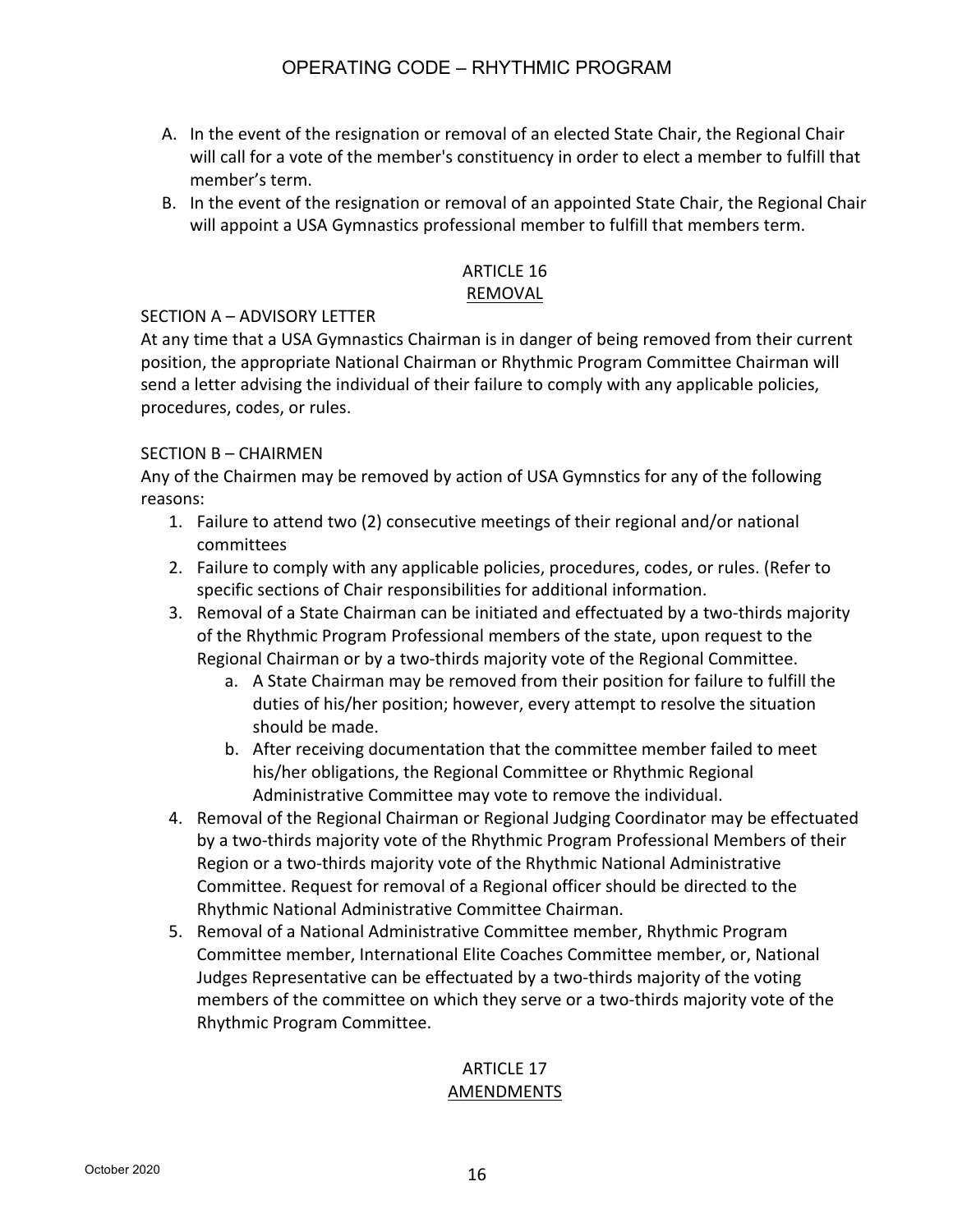This Operating Code may be amended at any meeting of the USA Gymnastics Rhythmic Program Committee by two-thirds majority of members voting with approval from the USA Gymnastics President.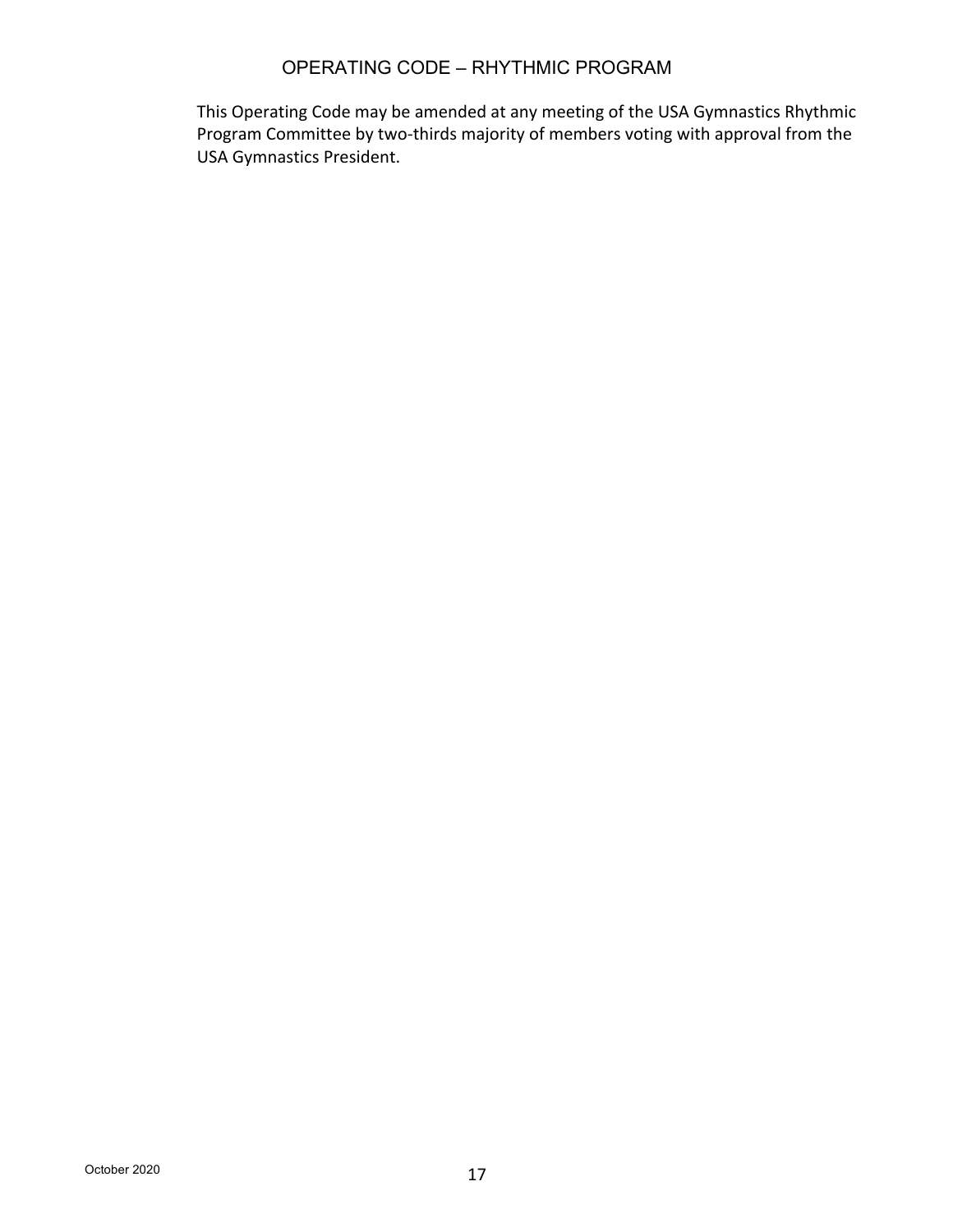#### **RHYTHMIC PROGRAM ORGANIZATIONAL CHART**

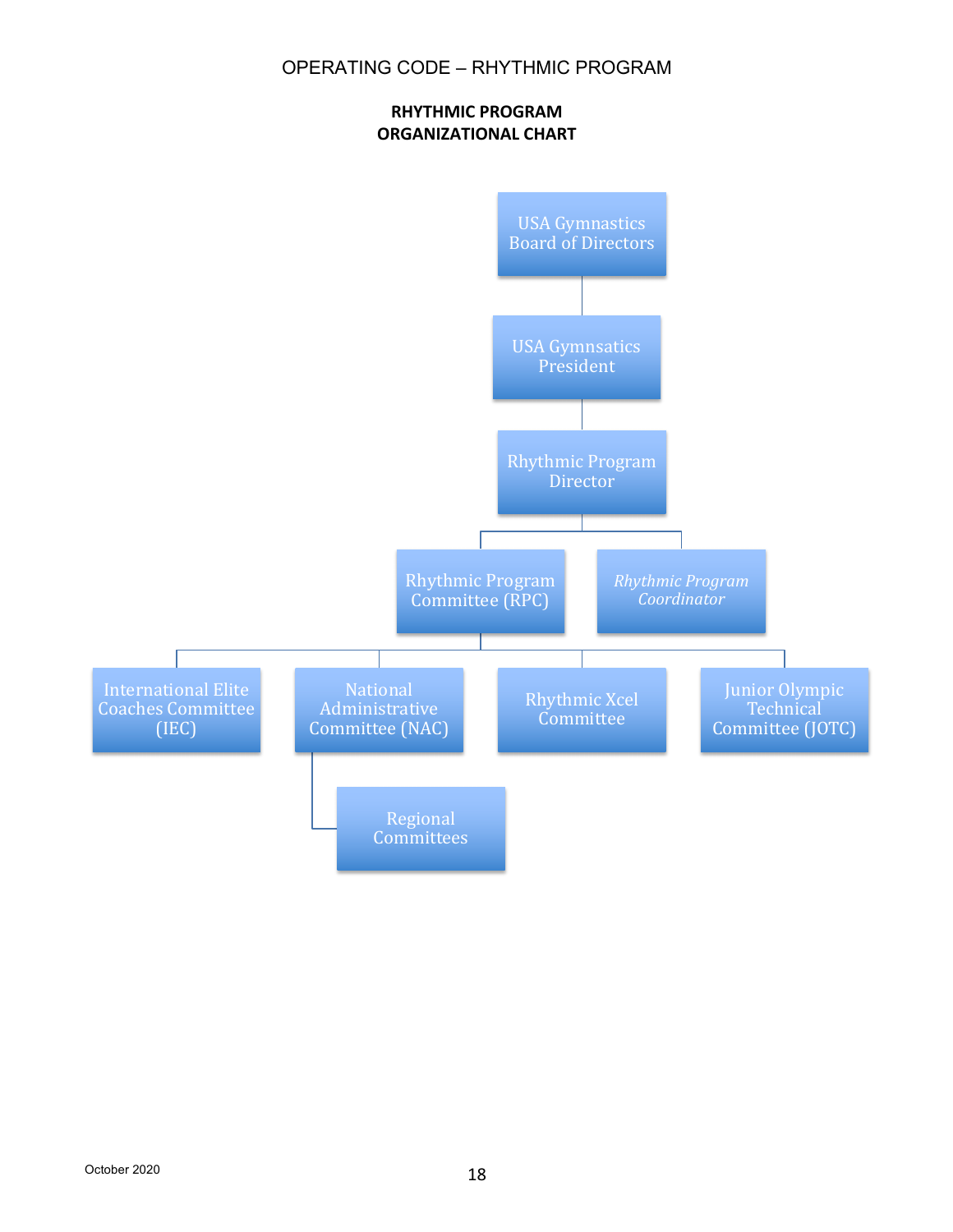#### **USA GYMNASTICS RHYTHMIC PROGRAM ELECTION SEQUENCE**

| <b>YEAR</b> | <b>WHEN</b>         | <b>POSITION</b>                               |
|-------------|---------------------|-----------------------------------------------|
| 2017        | Spring/Summer       | Regional Chairs 1, 3, 5                       |
|             | <b>At Nationals</b> | <b>IEC Chair</b>                              |
| 2018        | Spring/Summer       | <b>All State Chairs</b>                       |
|             | <b>At Nationals</b> | <b>IEC Chair</b>                              |
|             | Summer/Fall         | <b>NAC Chair</b>                              |
|             | Summer              | Judges Representative                         |
| 2019        | Spring/Summer       | Regional Chairs 2, 4, 6                       |
|             | <b>At Nationals</b> | <b>IEC Chair</b>                              |
|             | Summer/Fall         | Zone Technical Reps to RAC                    |
| 2020        | Spring/Summer       | <b>All State Chairs</b>                       |
|             | <b>At Nationals</b> | <b>IEC Chair</b>                              |
|             | Summer              | Rhythmic Representative to Board of Directors |
|             | Summer/Fall         | <b>NAC Chair</b>                              |
|             | Summer/Fall         | <b>Zone Technical Reps to NAC</b>             |
|             | Summer/Fall         | <b>Xcel Coach Representatives</b>             |
| 2021        | Spring/Summer       | Regional Chairs 1, 3, 5                       |
|             | <b>At Nationals</b> | <b>IEC Chair</b>                              |
|             | Summer/Fall         | Xcel Development Coordinator                  |
|             | Summer/Fall         | Zone Administrative Reps to NAC               |
|             | Fall                | <b>Regional Judging Coordinators</b>          |
| 2022        | Spring/Summer       | <b>All State Chairs</b>                       |
|             | <b>At Nationals</b> | <b>IEC Chair</b>                              |
|             | Summer/Fall         | <b>NAC Chair</b>                              |
|             | Summer              | Judges Representative                         |
|             | Summer/Fall         | <b>Xcel Coach Representatives</b>             |
| 2023        | Spring/Summer       | Regional Chairs 2, 4, 6                       |
|             | <b>At Nationals</b> | <b>IEC Chair</b>                              |
| 2024        | Spring/Summer       | All State Chairs                              |
|             | <b>At Nationals</b> | <b>IEC Chair</b>                              |
|             | Summer              | Rhythmic Representative to Board of Directors |
|             | Summer/Fall         | <b>NAC Chair</b>                              |
|             | Summer/Fall         | <b>Regional Judging Coordinators</b>          |
|             | Summer/Fall         | <b>Xcel Coach Representatives</b>             |
|             | Summer/Fall         | <b>Zone Technical Reps to NAC</b>             |
| 2025        | Spring/Summer       | Regional Chairs 1, 3, 5                       |
|             | <b>At Nationals</b> | <b>IEC Chair</b>                              |
|             | Summer/Fall         | Xcel Development Coordinator                  |
|             | Summer/Fall         | Zone Administrative Reps to NAC               |
|             | Fall                | <b>Regional Judging Coordinators</b>          |